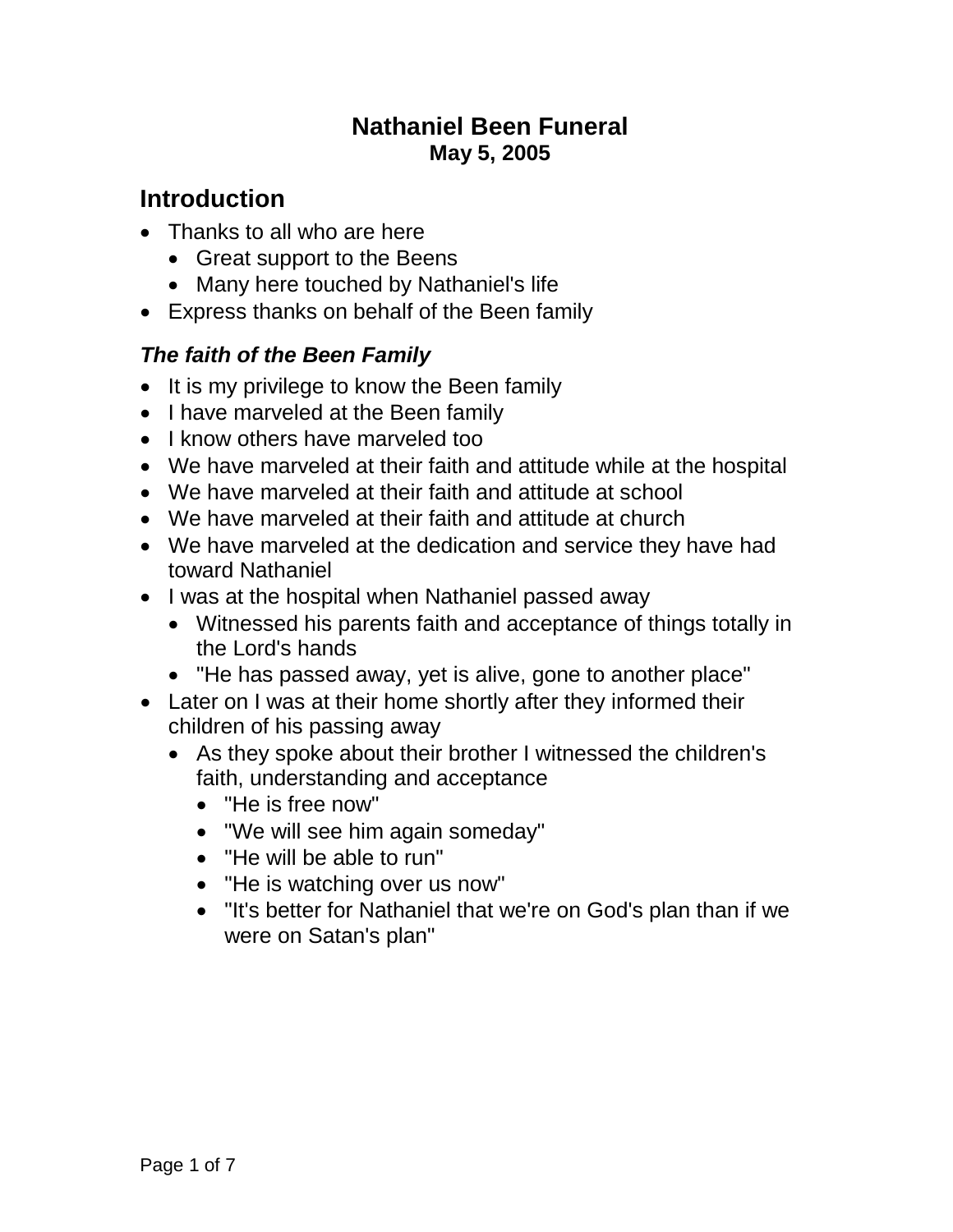### *Provide understanding*

- I would like to give all here an understanding to the Been family's faith
	- What it is that set them apart from others dealing with difficult circumstances
	- What allowed them to touch our lives and lift us when we felt we should be lifting them
		- At the hospital
		- At school
		- In our church
- Nathaniel, because of his physical limitations was different
	- Yet that wasn't viewed by his family as a tragedy Instead:
		- A blessing in their lives
		- A temporary condition
		- Why?
- These things I would like to address

## **Plan of Salvation**

- To understand we must understand God's plan for us all
	- Plan of Salvation
	- Plan of Happiness
	- Christ's role
- God's plan answers the questions we might ask about this life:
	- Why am I here?
	- Where did I come from?
	- What happens after this life?
- Let me address God's plan and then against that backdrop let me paint in Nathaniel's life for our understanding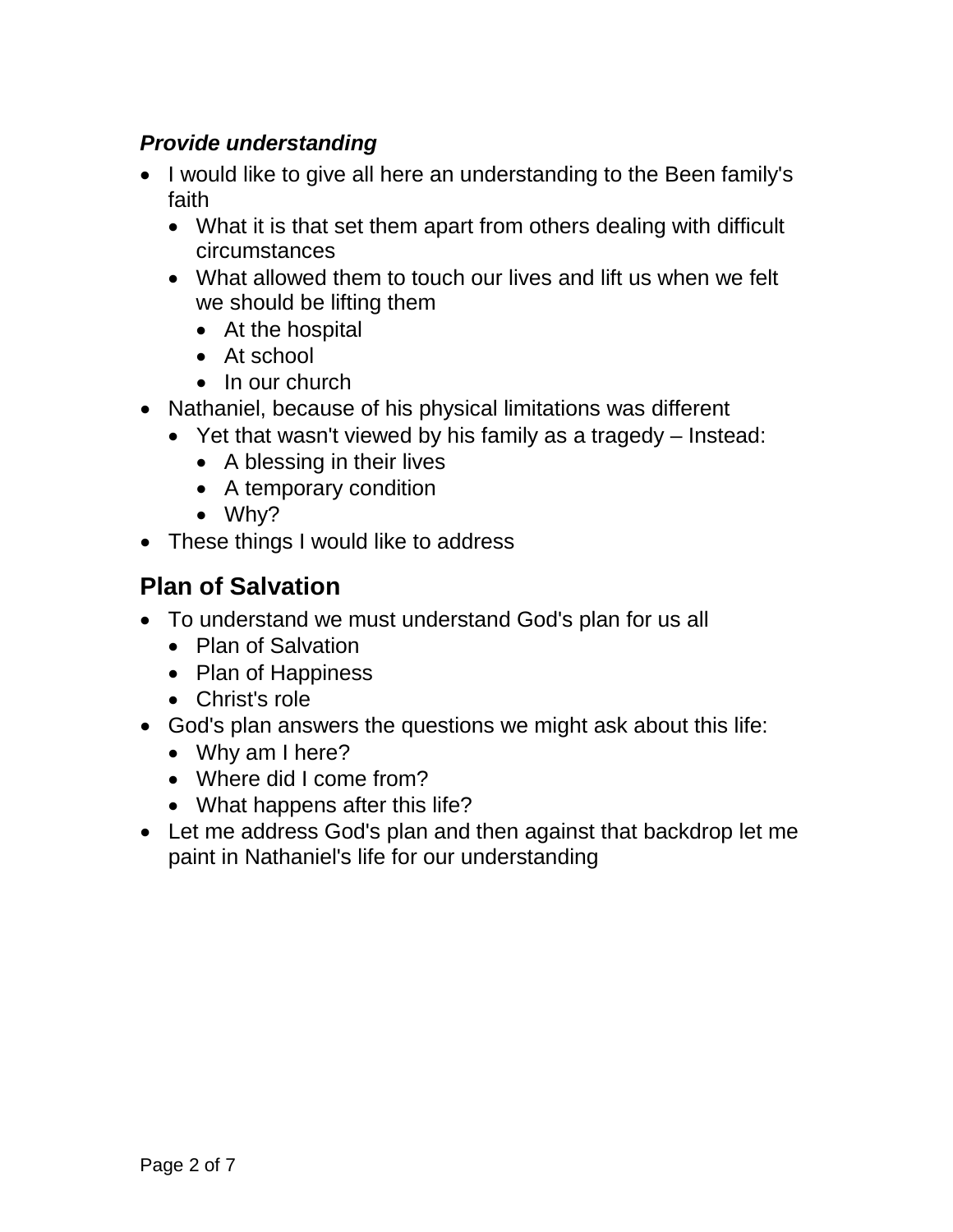### *Pre-mortal life*

- The scriptures and prophets teach that we have a dual nature spirit and body ()
- They also teach us that God is the father of our spirits ()
- That we lived before we were born
	- In the presence of our Heavenly Father as one of his spirit children()
	- We had agency, we made choices, we developed our identity and increased our spiritual capabilities()
- God is a glorified and perfected being of flesh and bone ()
- God presented his plan of happiness ()
	- Those of us that chose to follow His plan were permitted to come to the earth
		- To experience mortality and progress toward eternal life

#### *Mortal life*

- We are now experiencing mortal life
- We were born, which is a uniting of our spirits to our body
- Here we have opportunities to grow and develop in ways that were not possible in our premortal life
- We sometimes experience the bitter in life
	- Sometimes brought on us by our own choices
	- Sometimes through no choice of our own
	- All this that by tasting the bitter we may know to prize the good (Moses 6:55)
- We experience joy, sorrow, happiness and learn through our experiences
- We are tempted and tested
	- To see if we "will do all things whatsoever the Lord their God shall command them" (Abraham 3:25)
- Basic to God's plan is the family unit
	- Family is to help, nurture, love, support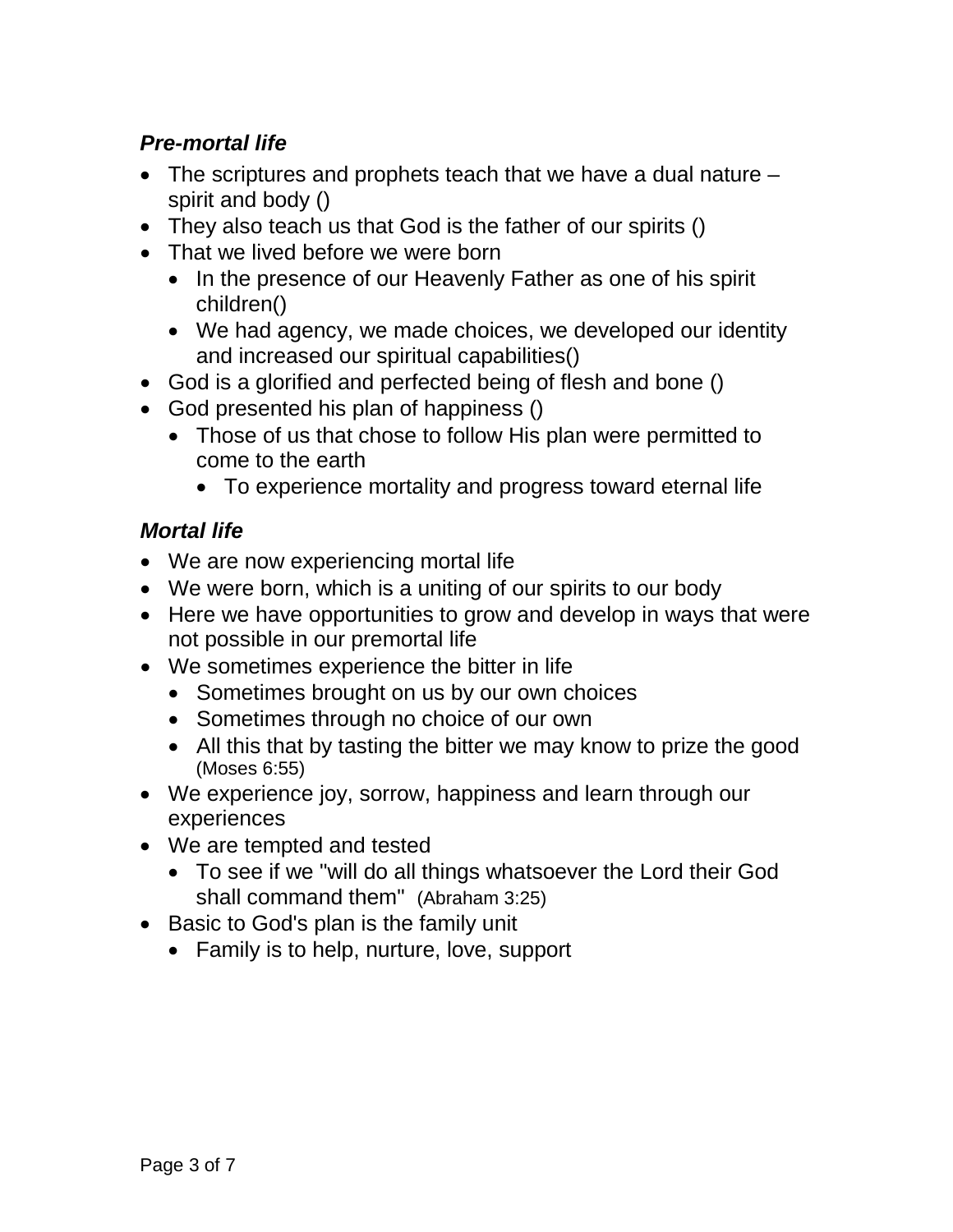### *Post-mortal life*

- We all die at some point
- What is death then?
	- It is separation of our body and spirit
- When we die it is not the end of us
	- Our mortal body is laid in the grave
	- Our spirits will enter the spirit world and there await the resurrection and judgment
- Julieann Been was right the other night Nathaniel is alive, but has gone on to a different place
- Amanda Been was right the other night Nathaniel is free

# **Christ's Atonement and the Plan of Salvation**

- I have presented an outline of the Plan of Salvation
- An important part we must understand in it is the role of Christ's atonement

### *Resurrection*

- I mentioned that after we die, while in the spirit world we await the resurrection
- 1 Corinthians 15:22
	- " For as in Adam all die, even so in Christ shall all be made alive"
	- As part of the plan Adam's transgression brought death into the world
		- Try as we might to prolong it we all die
- 1 Corinthians 15:22
	- " For as in Adam all die, even so in Christ shall all be made alive"
	- As part of the plan Christ's atonement and resurrection provides life to us all
		- Resurrection is an "unconditional" blessing of the Atonement
			- All are resurrected regardless
- What does resurrection mean?
	- Re-uniting of spirit and body
- What is our body like then?
- Is it any different?
	- Alma 40:23

"The soul shall be restored to the body, and the body to the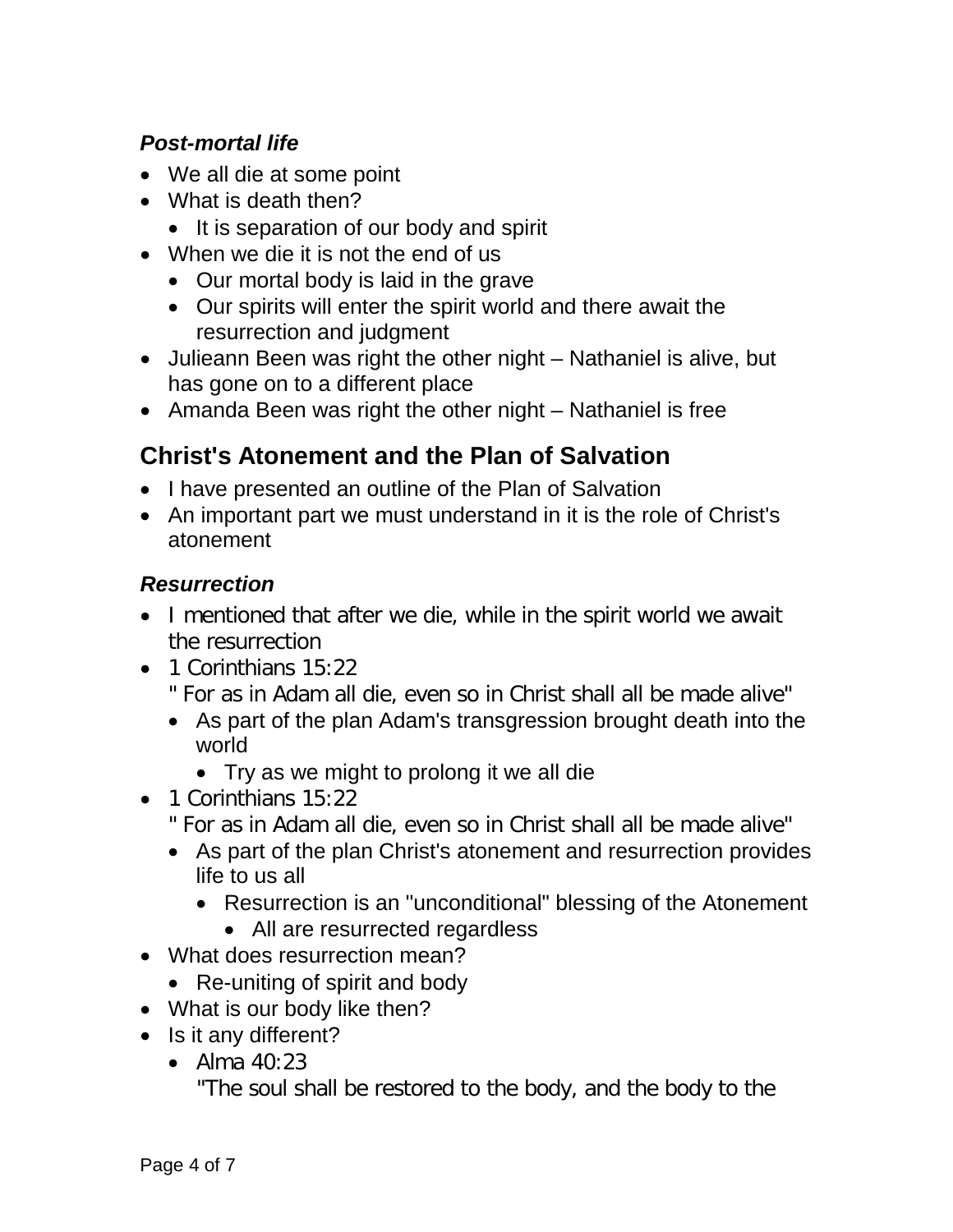soul; yea, and every limb and joint shall be restored to its body; yea, even a hair of the head shall not be lost; but all things shall be restored to their proper and perfect frame"

- Our body at the resurrection is in a perfect immortal state, no longer subject to disease or death
- Here now we can have some understanding in Nathaniel's life and the faith of the Been family
	- Nathaniel came to earth and received a body
		- His body required he be in a wheel chair
			- He required feeding and care
			- He had a body that we see as "broken"
	- Yet in the resurrection his will be a "proper and perfect frame"
		- Jared Been was right the other night Nathaniel will be able to run

### *Atonement for sin*

- The fall of Adam brought not only death into the world but sin also
- Sin is different than death in that it comes into our lives by exercising our agency, that is by the choices we make
- Here too, Christ's atonement is a gift that can offset sin
	- Forgiveness of our sins and their effect upon us is a "conditional" blessing of the atonement
	- The difference between this gift and the gift of the resurrection:
		- Where the resurrection comes to us regardless
		- We must accept *this* gift by exercising our agency
		- We do so by entering the narrow gate through repentance and by being baptized
		- Then by continuing on the straight and narrow path that leads to eternal life ()
	- This too is part of the atonement of Jesus Christ
		- In Gethsemane and on Golgotha he paid the price for our sins

### *Atonement for those not accountable*

- I have been asked What about Nathaniel? he was not baptized – does he need to be baptized?
- Another "unconditional" blessing of the atonement is that those who are held "not accountable" are redeemed without baptism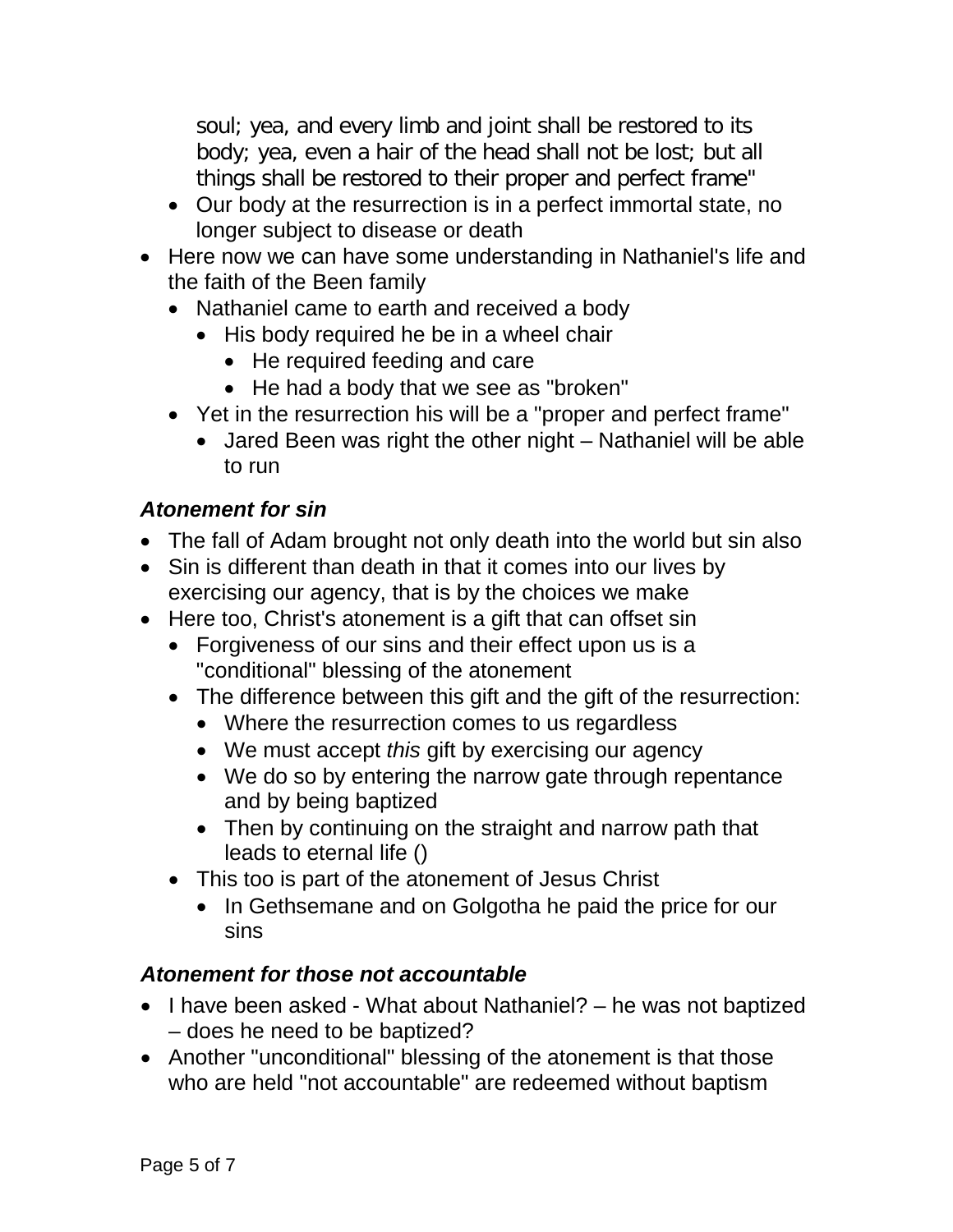- One example of those held "not accountable" is little children
	- Moroni 8:8,11,22 (Mormon) "little children are whole, for they are not capable of committing sin; wherefore the curse of Adam is taken from them in me, that it hath no power over them"
		- The Lord in modern revelation revealed that the age of 8 is when children are to be held accountable
		- Before that do they reach the age of 8, can do things that are "wrong"? – yes
			- But they are not held accountable
		- Christ through the atonement pays the price for these actions
		- Therefore children who die before the age of 8 need no baptism but are saved in the kingdom of God
- But Nathaniel was nearly 13 years old when he died....
- Others who are not held accountable is those who are limited by their mind/body
	- D&C 29:49-50

"again, I say unto you, that whoso having knowledge, have I not commanded to repent?

And he that hath no understanding, it remaineth in me to do according as it is written"

### • Joseph Fielding Smith:

"The Church of Jesus Christ of Latter-day Saints considers all deficient children with limited capacity to understand, just the same as little children under the age of accountability. They are redeemed without baptism and will go to the celestial kingdom of God, there, we believe, to have their faculties or other deficiencies restored according to the Father's mercy and justice" (Answers to Gospel Questions, 3:20)

- Nathaniel's bishops all judged that Nathaniel did not to be baptized
- Sam Been was right the other night It's better for Nathaniel that we're on God's plan than if we were on Satan's plan
	- Because in God's plan, through the unconditional blessings of the atonement he is redeemed
- The Been family is right they will see Nathaniel again